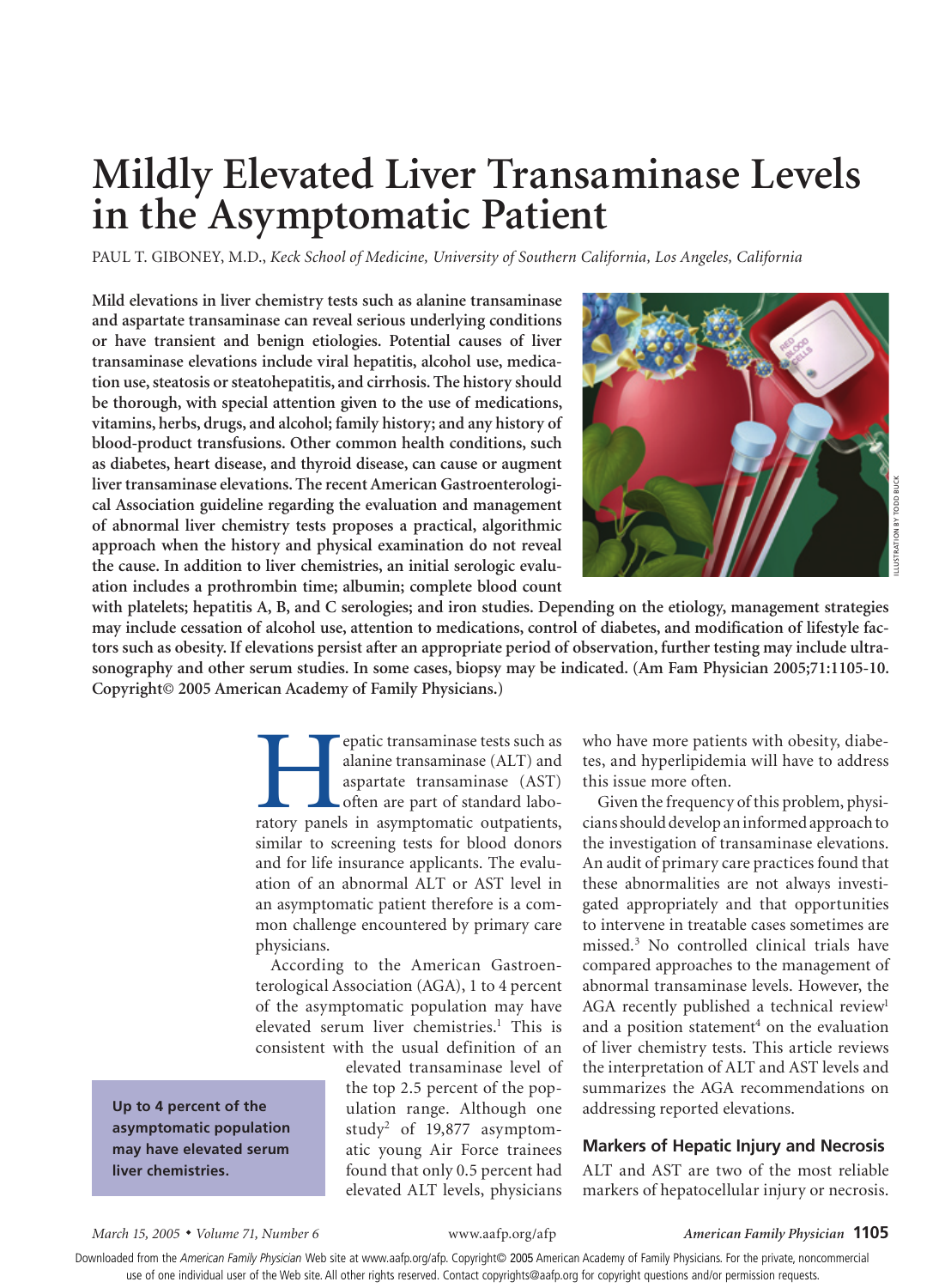#### **Strength of Recommendations**

| Key clinical recommendation                                                                                                                      | Label     | References |
|--------------------------------------------------------------------------------------------------------------------------------------------------|-----------|------------|
| An algorithmic approach to evaluating mildly<br>abnormal liver functions is recommended.                                                         |           |            |
| In the asymptomatic patient with negative serum<br>testing and mild transaminase elevations, a period<br>of lifestyle modification can be tried. |           |            |
| If abnormalities persist at the six-month follow-<br>up visit, an ultrasonography of the liver is the<br>recommended imaging modality.           | $\subset$ |            |
| ALT and AST are not useful screening tests in an<br>otherwise healthy population.                                                                | C         | 1.10       |
| The AST/ALT ratio is only somewhat helpful in<br>diagnosis.                                                                                      |           | 5.7        |

*ALT = alanine transaminase; AST = aspartate transaminase.*

*A = consistent, good-quality patient-oriented evidence; B = inconsistent or limitedquality patient-oriented evidence; C = consensus, disease-oriented evidence, usual practice, opinion, or case series. See page 1046 for more information.*

> Their levels can be elevated in a variety of hepatic disorders. Of the two, ALT is thought to be more specific for hepatic injury because it is present mainly in the cytosol of the liver and in low concentrations elsewhere. AST has cytosolic and mitochondrial forms and is present in tissues of the liver, heart, skeletal muscle, kidneys, brain, pancreas, and lungs, and in white and red blood cells. AST is less commonly referred to as serum glutamic oxaloacetic transaminase and ALT as serum glutamic pyruvic transaminase.

> Although levels of ALT and AST can be extremely elevated (exceeding 2,000 U per L in cases of hepatocyte injury and necrosis related to drugs, toxins, ischemia, and hepatitis), elevations less than five times the upper limit of normal (i.e., about 250 U per L and below) are much more common in pri-

# **The Author**

PAUL T. GIBONEY, M.D., is assistant professor of clinical family medicine at the Keck School of Medicine, University of Southern California, Los Angeles. He received his medical degree from Northwestern University School of Medicine, Chicago, and completed a residency in family medicine at John Peter Smith Hospital, Fort Worth, Tex.

*Address correspondence to Paul T. Giboney, M.D., 123 S. Alvarado St., Los Angeles, CA 90057. Reprints are not available from the author.*

#### TABLE 1

# **Etiology of ALT or AST Elevations When Less Than Five Times Normal**

**Common hepatic causes** Alcohol Cirrhosis Hepatitis B (chronic) Hepatitis C (chronic) Steatosis/steatohepatitis Medications/toxins Acute viral hepatitis **Less common hepatic causes** Autoimmune hepatitis Hemochromatosis Alpha<sub>1</sub>-antitrypsin deficiency Wilson's disease **Nonhepatic causes** Celiac disease Hemolysis Myopathy Hyperthyroidism Strenuous exercise Macro-AST

*ALT = alanine transaminase; AST = aspartate transaminase.*

*Adapted with permission from Pratt DS, Kaplan MM. Evaluation of abnormal liver-enzyme results in asymptomatic patients. N Engl J Med 2000;342:1267, with additional information from reference 5.*

mary care medicine. The range of possible etiologies at this level of transaminase elevation is broader *(Table 15,6)* and the tests less specific. It also is important to recall that patients with normal ALT and AST levels can have significant liver disease in the setting of chronic hepatocyte injury (e.g., cirrhosis, hepatitis C).

The ratio of AST to ALT has some clinical utility, but has important limitations. In many forms of acute and chronic liver injury or steatosis (fatty infiltration of the liver), the ratio is less than or equal to 1. This is particularly true in patients with hepatitis C. However, an AST/ALT ratio greater than 2 characteristically is present in alcoholic hepatitis. A recent study<sup>7</sup> of 140 patients with nonalcoholic steatohepatitis (NASH; confirmed by liver biopsy) or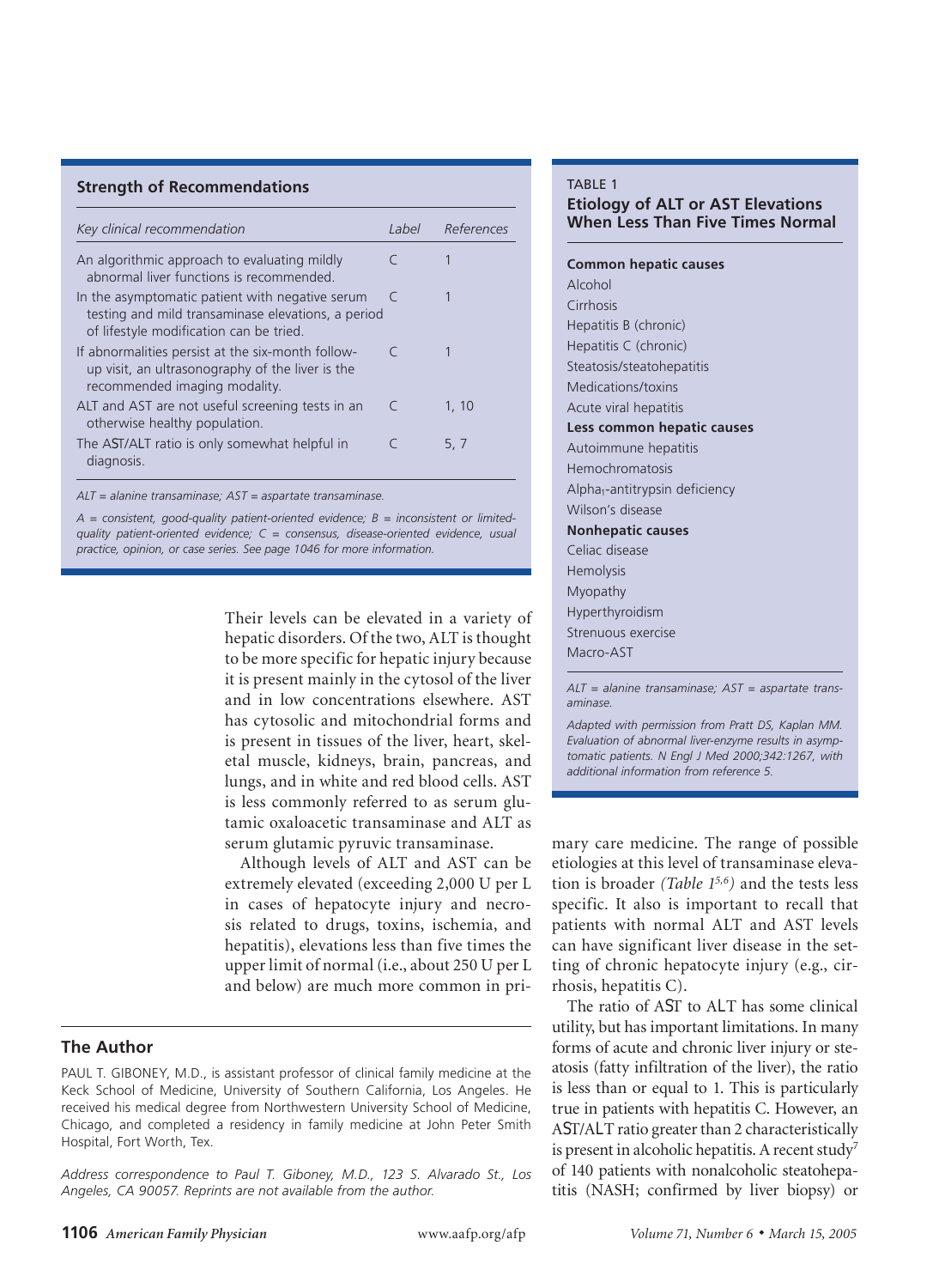alcoholic liver disease found a mean AST/ALT ratio of 0.9 in patients with NASH and 2.6 in patients with alcoholic liver disease. Within the population studied, 87 percent of patients with an AST/ALT ratio of 1.3 or less had NASH (87 percent sensitivity, 84 percent specificity). The severity of NASH as measured by the degree of fibrosis increased, as did the AST/ALT ratio. A mean ratio of 1.4 was found in patients with cirrhosis related to NASH. Wilson's disease, a rare problem, can cause the AST/ALT ratio to exceed 4.5 While these ratios are suggestive of certain conditions, there is too much overlap between groups to rely on them exclusively when making a diagnosis.

Lactate dehydrogenase (LDH) is a less specific marker of hepatocellular necrosis and usually does not add diagnostic information to that obtained with ALT and AST testing. An exception to this is the transient but massive rise of LDH in cases of ischemic hepatitis and its sustained elevation that, along with elevated alkaline phosphatase levels, suggests malignant infiltration of the liver.<sup>5</sup>

Elevations of ALT and AST are not exclusive to liver pathology. Hyperthyroidism has been found in several studies to increase serum levels of liver enzymes including ALT and AST.<sup>8</sup> Genetic influences on the level of ALT also are possible. A study<sup>9</sup> of Danish twins showed that genetic factors accounted for 33 to 66 percent of the variation in ALT, gamma glutamyl transpeptidase, LDH, and bilirubin in patients 73 to 94 years of age. The AGA technical review states that serum ALT has diurnal variation, may vary day to day, and may be affected by exercise. It also notes that serum AST may be 15 percent higher in black men than white men.<sup>1</sup>

Another cause of elevated liver transaminase levels is muscle injury. Strenuous exercise or myopathy can cause elevations (especially of AST) without causing any other symptoms. A creatine kinase or other muscle marker can be obtained to confirm or exclude such a process.

Annual screening of healthy, asymptomatic patients for liver disease using ALT and AST levels is not useful. A Japanese study<sup>10</sup> assessed the accuracy of ALT and AST for detecting hepatitis C, excess alcohol use, and fatty liver disease in male bank employees and found the positive predictive value of the test to be low. Only 3.9 percent of the men with an abnormal ALT level had hepatitis C; 8 percent were excessive users of alcohol; and 35.7 percent had fatty liver.

**ALT is thought to be more specific than AST for hepatic injury because it is present mainly in the cytosol of the liver and in low concentrations elsewhere.**

### **Management**

A thorough medical history and physical examination are the cornerstone of the evaluation of patients with mildly elevated liver transaminase levels.1 The history should attempt to identify risk factors for disease, with special attention directed toward family history, medications, vitamins, herbal supplements, drug use, alcohol use, abnormal liver testing, blood-product transfusions, and symptoms of liver disease. *Table 2*<sup>6</sup> lists selected medications and herbal supplements that may cause elevated transaminase levels. Physicians should ask patients directly about their use of illicit drugs, herbal supplements, and other alternative "supplements"

#### TABLE 2

# **Common Agents That Can Cause Liver Transaminase Elevations**

| <b>Medications</b>                                                                                                                                                                 | <b>Herbal supplements/vitamins</b> |
|------------------------------------------------------------------------------------------------------------------------------------------------------------------------------------|------------------------------------|
| Acetaminophen                                                                                                                                                                      | Chaparral leaf                     |
| Amiodarone (Cordarone)                                                                                                                                                             | Ephedra                            |
| Amoxicillin-clavulanic acid                                                                                                                                                        | Gentian                            |
| Carbamazepine (Tegretol)                                                                                                                                                           | Germander                          |
| Fluconazole (Diflucan)                                                                                                                                                             | Jin bu huan                        |
| Glyburide (Micronase)                                                                                                                                                              | Kava                               |
| Labetalol (Normodyne)<br>Nitrofurantoin (Furadantin)<br>Nonsteroidal anti-inflammatory drugs<br>Phenytoin (Dilantin)<br>Protease inhibitors<br>Sulfonamides<br>Trazodone (Desyrel) | Vitamin A                          |

*Information from reference 6.*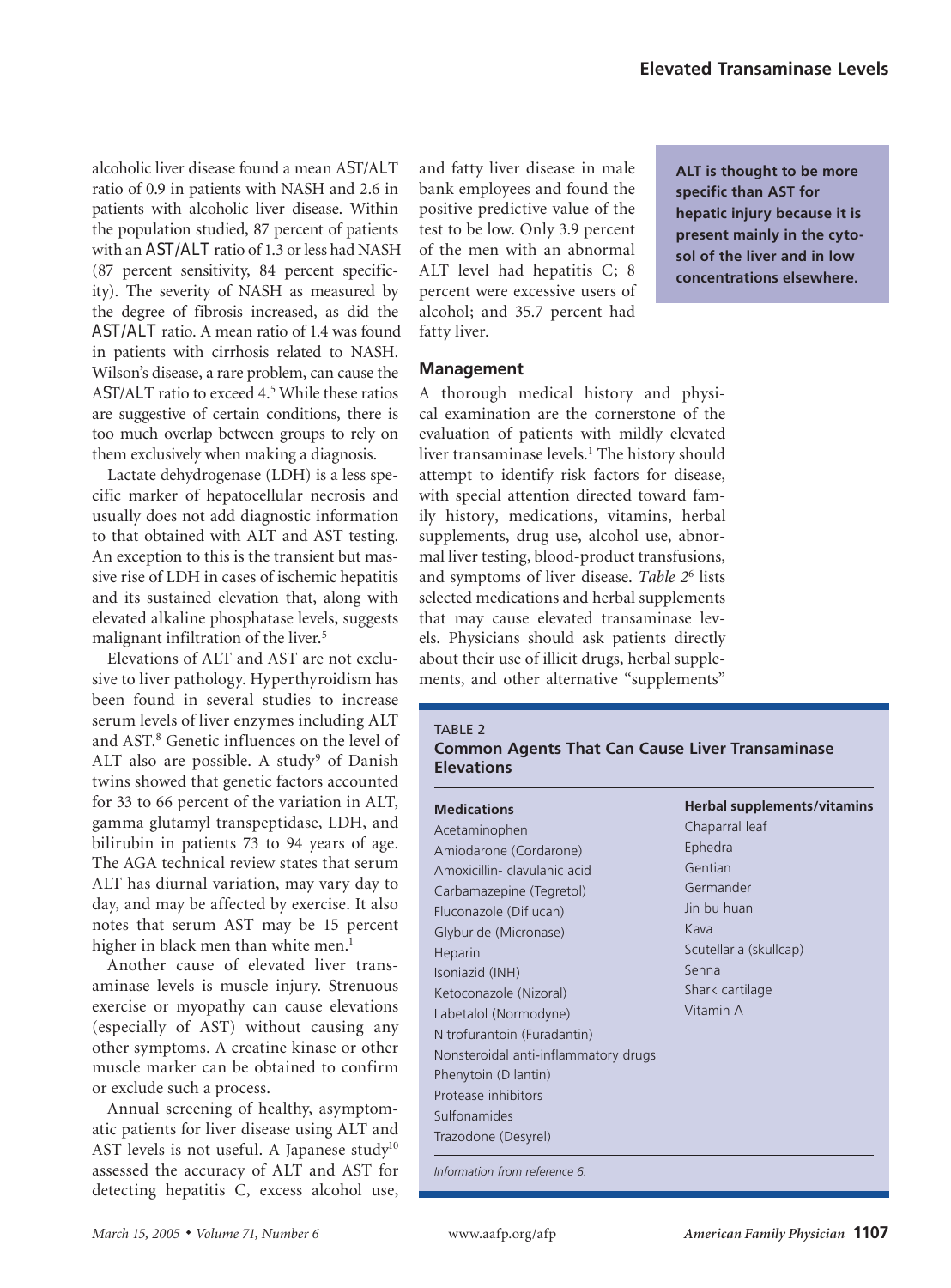# TARI F 3 **Clues in the Evaluation of Mildly Elevated Liver Transaminase Levels**

| Clinical clue                                                                                                        | Suggested diagnosis                          |
|----------------------------------------------------------------------------------------------------------------------|----------------------------------------------|
| Longstanding alcohol abuse                                                                                           | Cirrhosis                                    |
| Intravenous drug use, history of blood<br>product transfusions, nonsterile needle<br>exposure, AST/ALT ratio $<$ 1.0 | Hepatitis B or C                             |
| Obesity, diabetes, hyperlipidemia, AST/ALT<br>ratio $< 10$                                                           | Steatosis/steatohepatitis                    |
| $AST/AI$ T ratio $> 2.0$                                                                                             | Alcoholic liver disease,<br>Wilson's disease |
| Increased iron levels                                                                                                | <b>Hemochromatosis</b>                       |
| Polypharmacy, illicit drug use, or certain<br>herbal supplement use                                                  | Substance/<br>medication-induced             |
| Frequent, strenuous exercise                                                                                         | Exercise-induced                             |
| Intestinal bloating; oily, bulky stools                                                                              | Celiac sprue                                 |
| Hypergammaglobulinemia                                                                                               | Autoimmune hepatitis                         |
| Reduced ceruloplasmin levels, Kayser-<br>Fleischer ring                                                              | Wilson's disease                             |
| Depressed thyroid-stimulating hormone levels                                                                         | <b>Hyperthyroidism</b>                       |
|                                                                                                                      |                                              |

*ALT = alanine transaminase; AST = aspartate transaminase.*

because these sometimes are omitted from the patient's initial response to questions.

The presence of other significant health conditions that can cause or augment liver transaminase elevations also should be noted; examples are diabetes, heart disease (including congestive heart failure), thyroid disease, muscle disease, and cancer. Physical findings and sequelae of liver dysfunction are given in *Table 3*.

Once the history and physical examination are completed, additional testing can help discern the etiology of the transaminase elevation *(Figure 1)*. 4

# **INITIAL LABORATORY EVALUATION**

Additional laboratory tests should be obtained when the history and physical examination show no obvious etiology for ALT and AST elevations. Ferritin, total ironbinding capacity, and serum iron can be used to look for hemochromatosis, while hepatitis A, B, and C serologies are used to rule out acute or chronic hepatitis.

Despite the emergence of widespread vac-

cination, hepatitis B remains a common cause of chronic liver disease in adults. Testing for hepatitis C is essential because its incidence has increased in the past decade, and new treatment strategies have been developed that can address this frequently missed problem.<sup>11</sup>

A prothrombin time (PT) and serum albumin should be ordered to identify patients with abnormalities of protein synthesis and liver function. Evaluation should be accelerated for patients with impaired hepatic synthetic function. A complete blood count with platelets also should be ordered. In addition to ruling out infection, neutropenia or thrombocytopenia can, along with an elevated PT, suggest advanced liver disease. An elevated mean red cell volume suggests heavy alcohol intake. Alkaline phosphatase and bilirubin are markers for hepatic cholestasis and should be ordered as part of the initial laboratory evaluation. While sometimes useful, they often are normal in the presence of hepatic injury.

### **LIFESTYLE MODIFICATION**

If the patient is asymptomatic and the initial serum testing is negative, a period of lifestyle modification can be attempted. Effective lifestyle modification includes complete abstinence from alcohol, control of diabetes and hyperlipidemia, weight loss in overweight patients, and stopping or changing potentially hepatotoxic medications and supplements. Such lifestyle changes directly impact several of the causes of mild transaminase elevation *(Table 1)*. 5,6 These seemingly small modifications may be all that is needed to correct the abnormalities.

# **FOLLOW-UP AND IMAGING STUDIES**

A repeat set of liver chemistries should be obtained after six months. If the patient's presentation changes or the physician has concern for an evolving process, shorter intervals can be used. If abnormalities persist at the six-month follow-up visit, ultrasonography of the liver is recommended. Computed tomography of the abdomen also is used in this setting, although clinical trials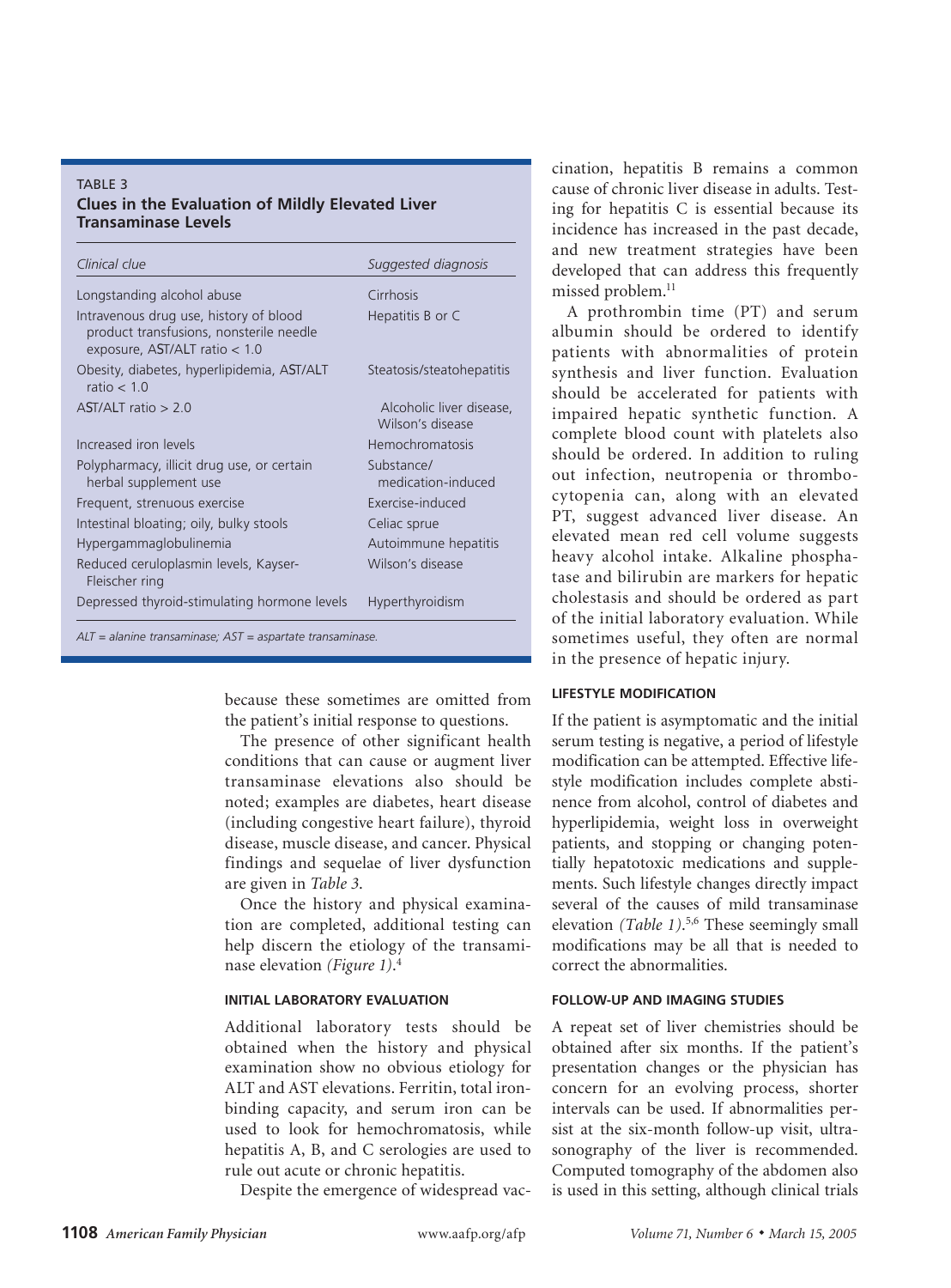



*Adapted with permission from American Gastroenterological Association. Medical position statement: evaluation of liver chemistry tests. Gastroenterology 2002;123:1365.*

have not demonstrated an advantage of this more expensive modality.

Steatohepatitis (or nonalcoholic fatty liver disease) often is discovered by imaging. This condition may be the most frequent cause of mild liver chemistry elevations and is especially common in patients who are obese, and those who have diabetes or hyperlipidemia. One study<sup>12</sup> of patients referred to a hospital-based gastroenterology practice found